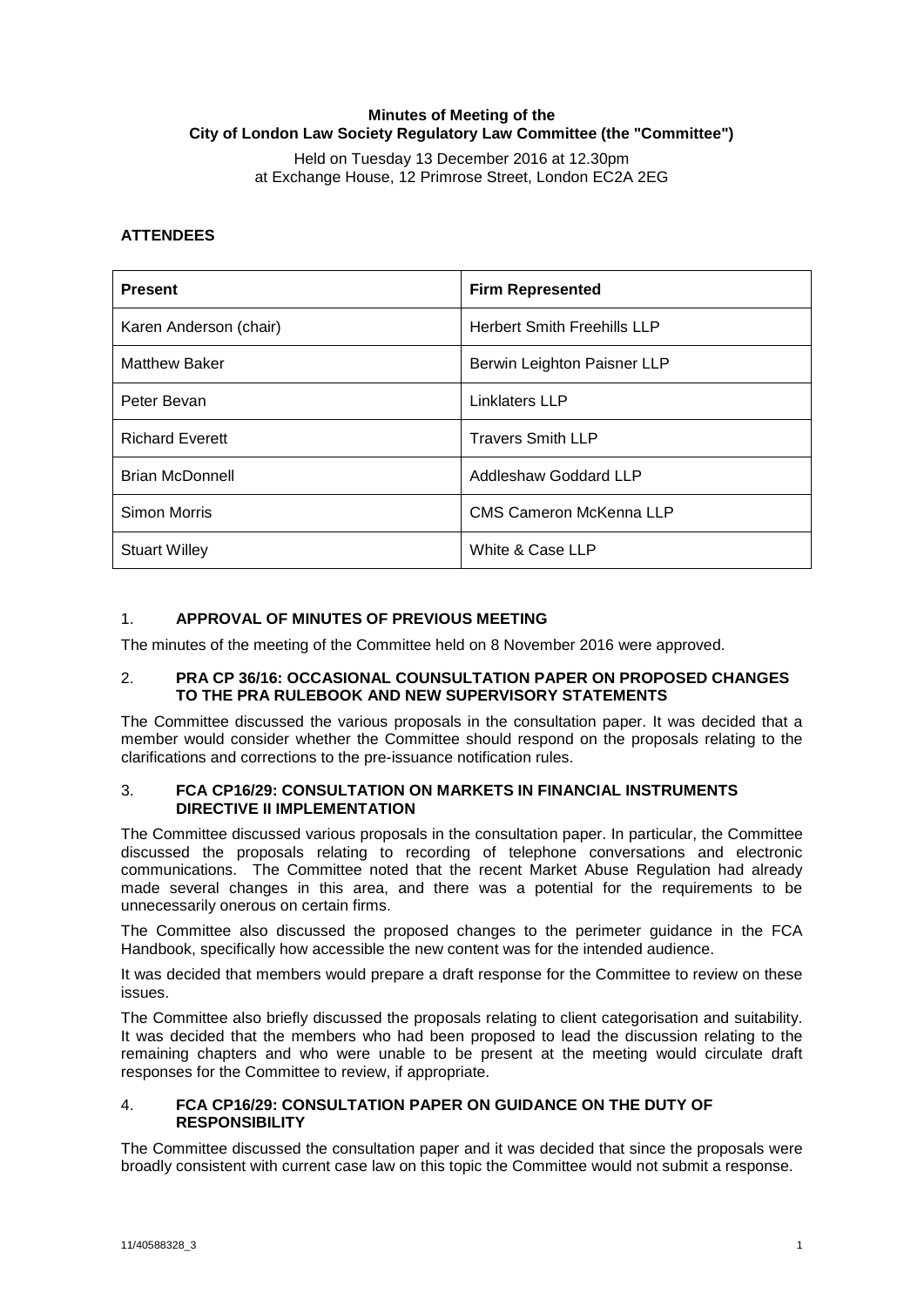## 5. **FCA DP16/4: DISCUSSION PAPER ON OVERALL RESPONSIBILITY AND THE LEGAL FUNCTION**

The Committee discussed the consultation paper and it was decided that although the discussion paper raised some important points relating to legal privilege and the potential conflicts which certain individuals could face, the Committee would not submit a response.

## 6. **FCA CP16/27: CONSULATION ON APPLYING CONDUCT RULES TO ALL NON-EXECUTIVE DIRECTORS IN THE BANKING AND INSURANCE SECTORS**

The Committee discussed the consultation paper and it was decided that the Committee would not submit a response.

# 7. **FCA CONSULTATION ON ITS FUTURE MISSION**

The Committee discussed various aspects of the FCA's Future Mission. One element discussed was how this document related to previous guidance on the FCA's statutory objectives, and the annual business statements.

The Committee also discussed the proposal for the FCA to introduce a duty of care for firms in relation to their dealings with retail customers, as well as the scope of the FCA's remit.

It was decided that the Committee would consider the paper further, and members would prepare a draft response on certain issues.

## 8. **ESMA AND EBA CONSULTATION ON JOINT GUIDELINES ON THE ASSESSMENT OF THE SUITABILITY OF MEMBERS OF THE MANAGEMENT BODY AND KEY FUNCTION HOLDERS**

The Committee discussed the consultation paper and in particular how it may impact the existing Senior Managers and Certification Regime in the UK.

It was agreed that a member should consider whether the Committee should submit a response.

# 9. **EBA CONSULTATION ON DRAFT GUIDELINES ON INTERNAL GOVERNANCE**

The Committee discussed the consultation paper and in particular how it may impact the existing Senior Managers and Certification Regime in the UK.

It was agreed that a member should consider whether the Committee should submit a response.

# 10. **ESMA: UPDATED Q&A ON APPLICATION OF AIFMD**

The Committee considered a letter sent by AIMA to the FCA in respect of the latest version of the ESMA Q&A on the application of AIFMD. The letter addressed the impact that a recent Q&A response relating to delegation (Question 2, Section VIII) will have on the way many AIFs and AIFMs structure the provision of services to AIFs. The effect of the response in the Q&As from ESMA could be to make AIFMs liable for legal advisers, administrators, placement agents and various other third party advisers that they would not currently be responsible for.

The Committee discussed AIMA's position, as well as a wider point relating to the status of ESMA guidance.

It was decided that a member would prepare a draft response endorsing AIMA's position set out in its letter for consideration by the Committee.

# 11. **OTHER CONSULTATIONS TO WHICH THE COMMITTEE MAY WISH TO RESPOND**

The Committee discussed other papers open for consultation and concluded that the Committee did not currently propose to respond to any of the papers considered.